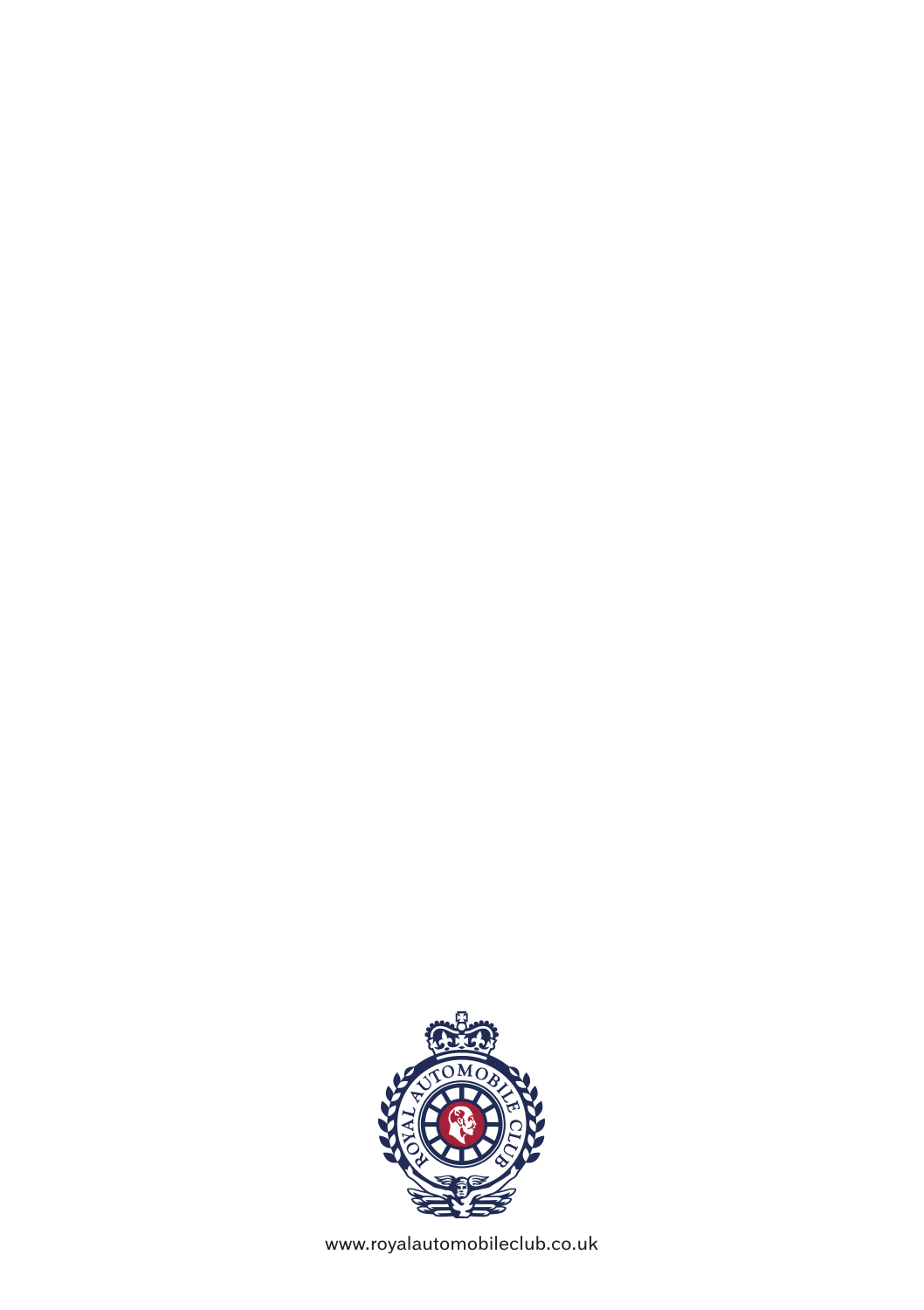# HURRICANE BAR AND LOUNGE

Bar Open Monday to Sunday 8.00am to 11.00pm

Food Served Monday to Sunday 8.00am to 8.00pm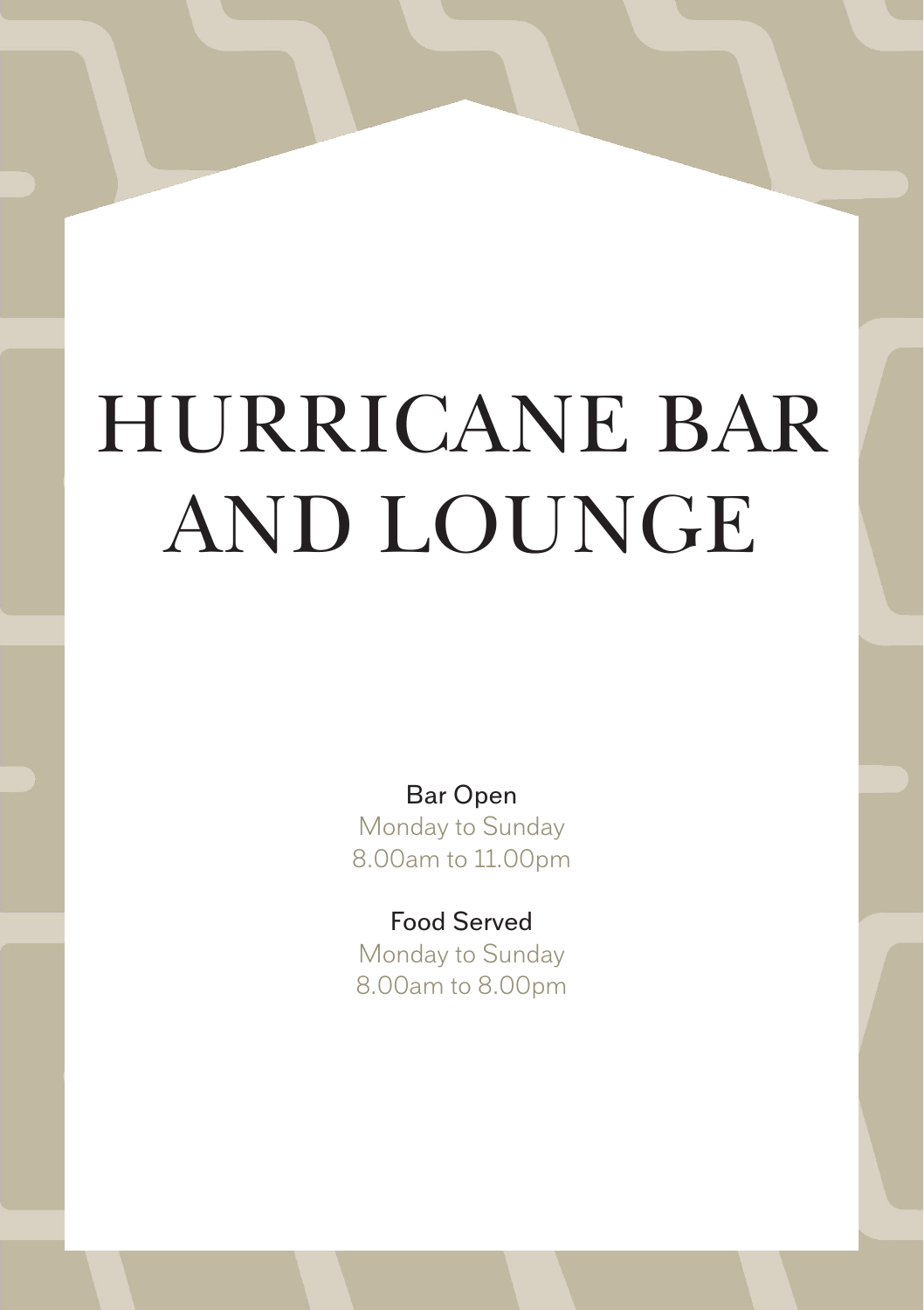# **ALCOHOL BY VOLUME**

| Champagne       | 12.0%-13.5%     |
|-----------------|-----------------|
| White Wine      | 12.0%-13.5%     |
| <b>Red Wine</b> | 12.0%-14.0%     |
| <b>Beers</b>    | $3.4\% - 6.5\%$ |
| Vermouth        | 14.7%-20.0%     |
| Campari         | 25.0%           |
| Pernod          | 40.0%           |
| Ricard          | 45.0%           |
| Sherry          | 15.5%-17.5%     |
| Gin             | 37.5%-49.3%     |
| Vodka           | 37.5%-40.0%     |
| Rum             | 37.5%-43.0%     |
| Whiskies        | 40.0%-60.0%     |
| Cognac          | 40.0%-44.0%     |

Spirits are sold by the glass measured at 35ml as standard. All wines sold by the glass are measured at 175ml as standard. We also offer wines by the glass measured at 125ml on request.

All prices include VAT at the current rate.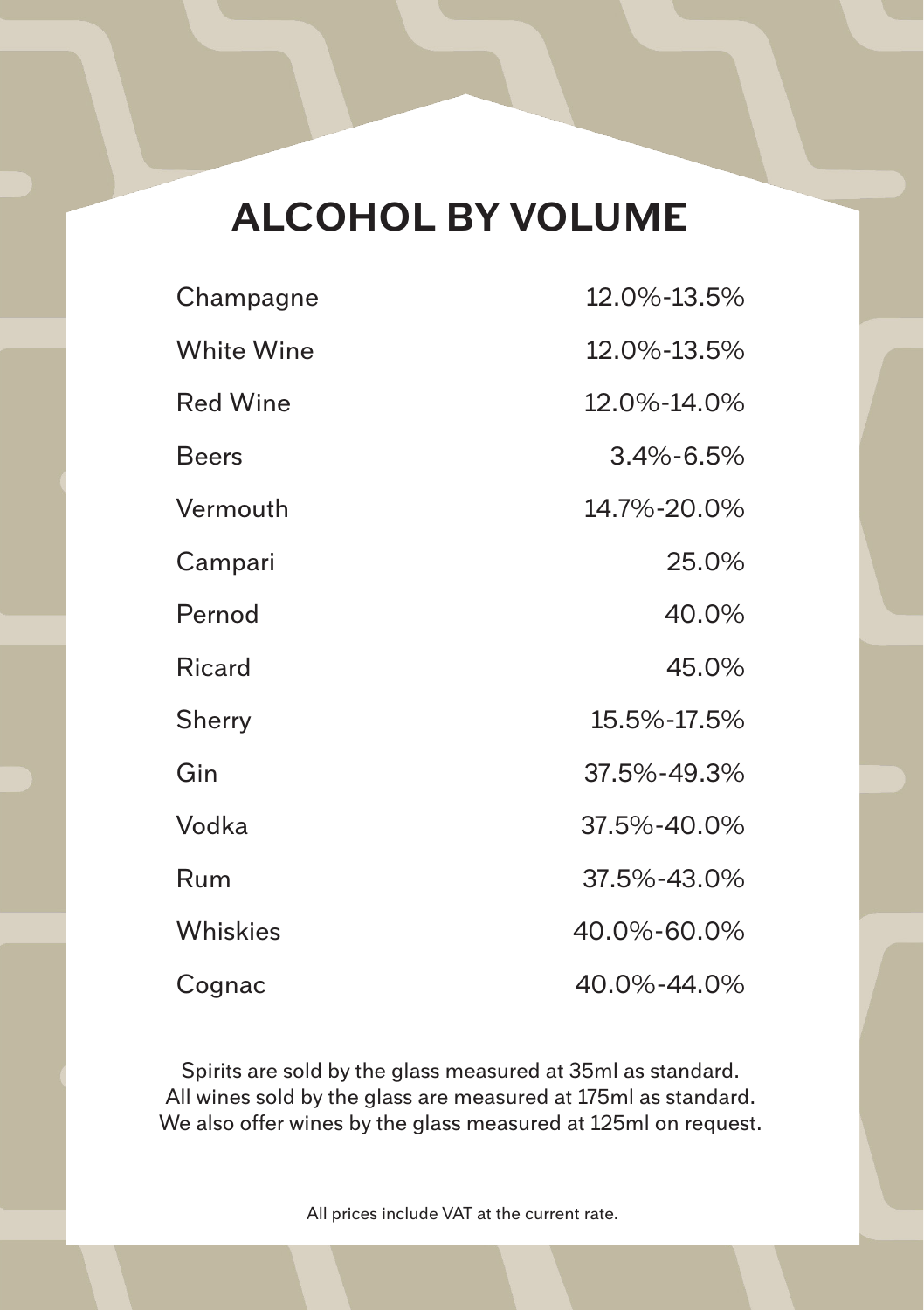# **BEER AND SOFT DRINKS**

| <b>DRAUGHT BEERS</b><br>Seafarer's Ale (3.6%)<br>Fuller's London Pride (4.1%)<br>Guinness (4.2%)<br>Carlsberg Lager (4%)<br>Veltins Pilsner (4.8%)<br>Frontier Craft Lager (4.5%)<br>Peroni (5.1%)<br>Amstel (4%)                                                                                   | 1/2 PINT<br>£1.90<br>£2.10<br>£2.30<br>£1.90<br>£2.40<br>£2.35<br>£2.60<br>£2.10                                        | <b>PINT</b><br>£3.80<br>£4.20<br>£4.60<br>£3.80<br>£4.80<br>£4.65<br>£5.20<br>£4.20                      |
|-----------------------------------------------------------------------------------------------------------------------------------------------------------------------------------------------------------------------------------------------------------------------------------------------------|-------------------------------------------------------------------------------------------------------------------------|----------------------------------------------------------------------------------------------------------|
| <b>BOTTLED BEERS</b><br>Asahi Super Dry 330ml (5.0%)<br>Meantime Pale Ale 330ml (4.7%)<br>Cornish Orchard Cider 500ml (5%)<br>Peroni Libera 330ml (0.0%)                                                                                                                                            |                                                                                                                         | £5.00<br>£4.80<br>£4.50<br>£3.60                                                                         |
| <b>SOFT DRINKS</b><br>Appletiser 275ml<br>Coke/Diet/Zero 200ml<br>Lemonade Glass<br><b>Ginger Beer Glass</b><br>Soda Glass<br>Fever-Tree mixers 200ml<br><b>Fruit Juices Glass</b><br>J2O (flavours) 275ml<br>Red Bull 250ml<br><b>Hillbilly Pint</b><br><b>Florida Pint</b><br><b>Gunners Pint</b> | 130Kcal<br>82Kcal<br>70Kcal<br>80Kcal<br>0Kcal<br>80Kcal<br>80Kcal<br>88Kcal<br>115Kcal<br>100Kcal<br>78Kcal<br>160Kcal | £3.00<br>£3.00<br>£1.70<br>£1.70<br>£0.25<br>£3.00<br>£3.00<br>£3.00<br>£5.00<br>£3.40<br>£3.40<br>£3.40 |
| <b>MINERAL WATER</b><br>Kingsdown Natural Spring Water<br><b>Still or Sparkling</b>                                                                                                                                                                                                                 | 330ml<br>£2.50                                                                                                          | 750ml<br>£4.50                                                                                           |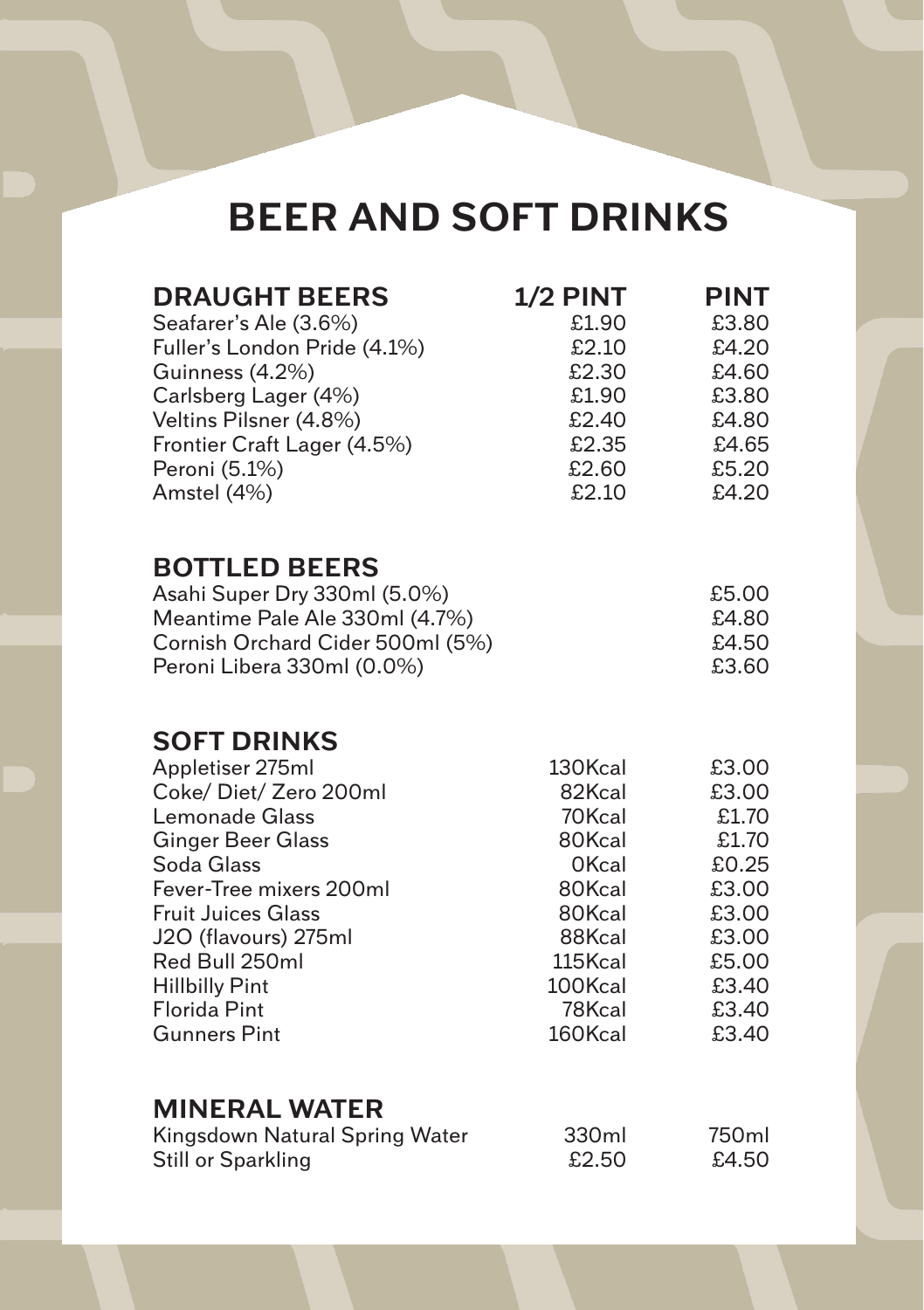### **CLUB WHITE**

762 Chardonnay 'Bellefontaine' 2020 Pays d'Oc, France Glass **£4.95** Bottle **£19.00**

763 Sauvignon Blanc 2020 Côtes de Gascogne, France Glass **£4.95** Bottle **£19.00**

767 White Burgundy 2018 Simonet Febvre, France Glass **£5.90** Bottle **£22.50**

768 Preminum Sauvignon Blanc 2020 Faultline, Malborough, New Zealand Glass **£5.90** Bottle **£22.50**

#### **CLUB RED**

764 Côtes du Rhônes 2019 La Chapelle, France Glass **£4.95** Bottle **£19.00**

765 Club Claret, Bordeaux 2015 Marc Lurton, France Glass **£4.95** Bottle **£19.00**

766 Red Burgundy, 'Laforet' 2019 Joseph Drouhin, France Glass **£5.90** Bottle **£22.50**

3061 Casa Silva Cabernet Reserva 2020 Colchagua Valley, Chile Glass **£5.90** Bottle **£22.50**

#### **CLUB ROSE**

717 Dom de la Vieille Tour 2020 Cotes de Provence, France Glass **£6.45** Bottle **£24.50**

# **WINES**

**WHITE**

8067 Unoaked Chardonnay 2020 Andeluna, Uco Valley, Argentina Glass **£8.50** Bottle **£35.00**

915 Gavi 'Palas' 2020 Piedmont, Italy Glass **£9.50** Bottle **£39.00**

7012 Sancerre 2019 Dom Millet, Loire, France Glass **£10.50** Bottle **£45.00**

#### **RED**

8034 Rioja Crianza 2019 Lanzardo, Spain Glass **£8.50** Bottle **£35.00**

8006 Pinot Noir 2017 Devil's Staircase, New Zealand Glass **£10.50** Bottle **£45.00**

4406 Cahors 'K-Or' 2019 Troteligotte, France Glass **£9.50** Bottle **£39.00**

#### **SHERRY**

| Tio Pepe             | £3.60 |
|----------------------|-------|
| Fernando Amontillado | £3.60 |
| <b>Bristol Cream</b> | £3.60 |

#### **PORT**

| Club Port, Six Grapes | £5.25 |
|-----------------------|-------|
| Graham's 10yo Tawny   | £5.75 |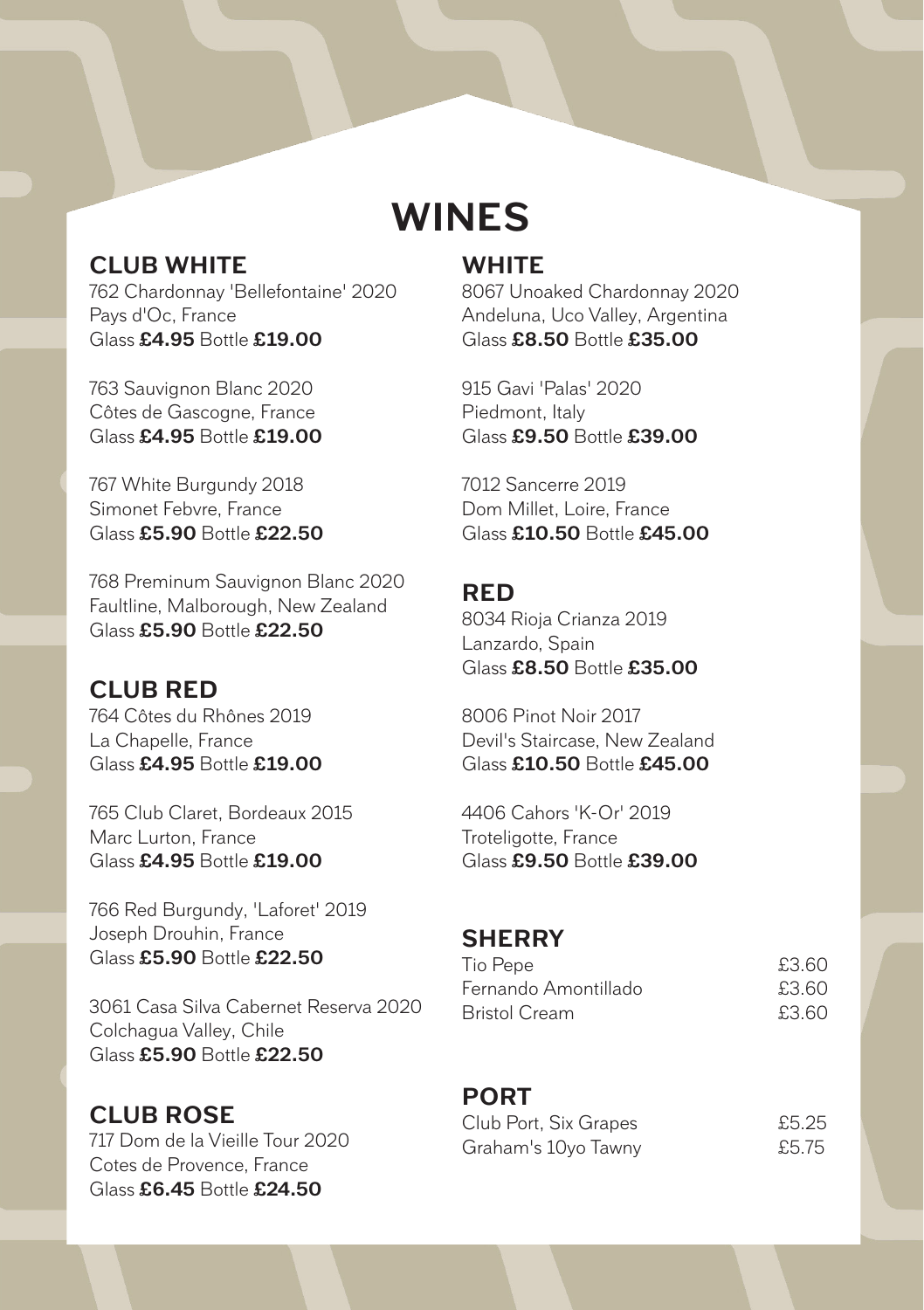# **SPIRIT SELECTION**

| <b>COGNAC</b><br>Martell VS<br>Martell VSOP<br>Martell XO<br>Martell Cordon Bleu                                  | £5.05<br>£5.85<br>£18.55<br>£21.20                 |  |
|-------------------------------------------------------------------------------------------------------------------|----------------------------------------------------|--|
| <b>ARMAGNAC</b><br>Janneau 5yo<br>Ch de Lacquy VSOP                                                               | £5.85<br>£8.25                                     |  |
| <b>CALVADOS</b><br>Morin selection<br>Morin 15yo                                                                  | £5.95<br>£13.00                                    |  |
| <b>TEQUILA</b><br>Olmeca Altos Plata<br>Olmece Altos Reposado                                                     | £4.65<br>£4.75                                     |  |
| <b>GRAPPA</b><br>Nonino Tradizione                                                                                | £5.80                                              |  |
| <b>VODKA</b><br>J.J. Whitley<br><b>Absolut Elyx</b><br><b>Black Cow</b><br>Sipsmith<br>Grey Goose/Orange<br>Ciroc | £4.50<br>£5.10<br>£5.45<br>£5.50<br>£6.55<br>£7.50 |  |
| <b>RUM</b><br>Havana Club 3yo<br><b>Bacardi Ginger</b><br>Lamb's Navy<br>Four Square Spiced<br>Havana Club 7yo    | £4.15<br>£4.00<br>£4.50<br>£4.60<br>£4.90          |  |
| <b>LIQUERS</b><br>Amaretto                                                                                        | £4.60                                              |  |

Baileys £4.60

| <b>SINGLE MALT WHISKY</b>      |        |
|--------------------------------|--------|
| Aberfeldy 12yo (Highland)      | £7.50  |
| Ardbeg 10yo (Islay)            | £6.95  |
| Auchentoshan 3 Wd (Lowland)    | £7.95  |
| Aultmore 12yo (Speyside)       | £6.85  |
| Caol Ila 12yo (Islay)          | £7.25  |
| Cardhu 12yo (Speyside)         | £5.75  |
| Craigellachie 13yo (Speyside)  | £7.35  |
| Dalmore Cigar Malt (Highland)  | £15.95 |
| Dalwhinnie 15yo (Highland)     | £7.85  |
| Glenfiddich 12yo (Speyside)    | £5.75  |
| Glenkinchie 12yo (Lowland)     | £6.20  |
| Glenlivet Found Res (Speyside) | £6.05  |
| Glenlivet 18yo (Speyside)      | £14.40 |
| Glenmorangie 10yo (Highland)   | £6.55  |
| Highland Park 12yo (Island)    | £6.60  |
| Lagavulin 16yo (Islay)         | £9.00  |
| Laphroaig 10yo (Islay)         | £7.85  |
| Macallan Dbl Gold (Speyside)   | £7.85  |
| Mortlach 'Rare Old' (Speyside) | £9.95  |
| Ryl Lochnagar 12yo (Highland)  | £7.90  |
| Singleton 12yo (Speyside)      | £6.20  |
| Talisker 10yo (Island)         | £6.85  |
| <b>IRISH WHISKY</b>            |        |
| Jameson                        | £4.85  |
| <b>Bushmills Black Bush</b>    | £5.30  |
| <b>Bushmills Malt 10yo</b>     | £6.35  |
| <b>BOURBON AND RYE</b>         |        |
| Jack Daniels Tennessee         | £5.35  |
| Maker's Mark                   | £5.85  |
| <b>Woodford Reserve</b>        | £7.05  |
| Canadian Club                  | £5.50  |
|                                |        |

# **BLENDED**

| Dewar's White Label | £4.35 |
|---------------------|-------|
| Famous Grouse       | £4.85 |
| Chivas Regal 12yo   | £4.75 |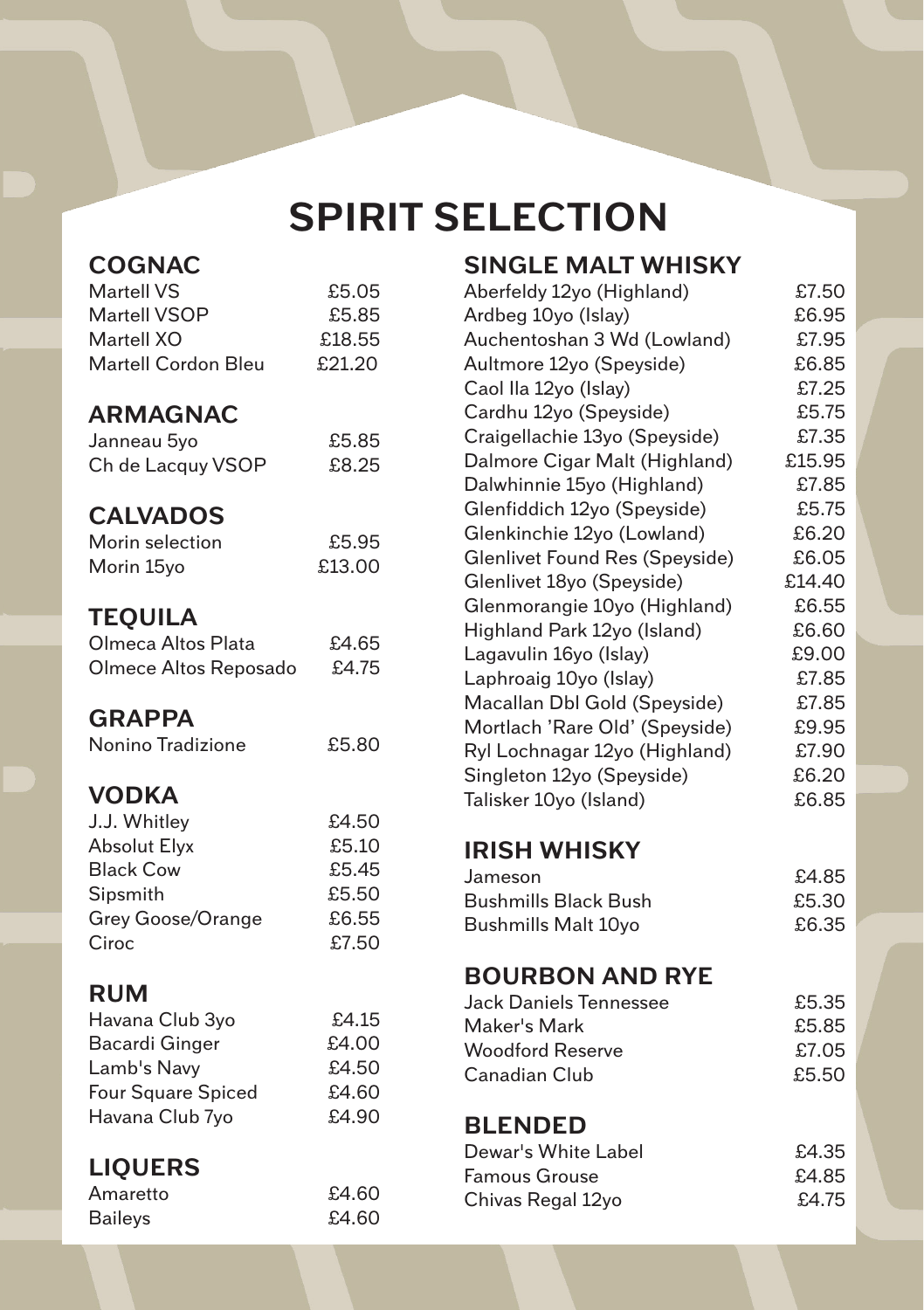

### **£11.95**

#### **The Hurricane**

Havana Club 3yo and Lamb's Navy rum, Passoa passionfruit liquer with orange, pineapple and lemon juice.

### **The Royal Automobile Club**

Plymouth premium gin, Noilly Prat, Martini Rosso, combined with grenadine and a dash of orange bitters.

#### **1940**

Tia Maria, fresh ginger and lime juice, topped up with ginger beer.

### **Flying Bourbon**

Maker's Mark bourbon, red and dry Martini vermouths, Angostura and orange bitters.

### **111 Squadron**

JJ Whitley vodka, Passoa passionfruit liquer, passionfruit juice, lemon juice and a passionfruit garnish.

#### **PJ**

JJ Whitley vodka, Amaretto, Archer's peach liquer, fresh orange juice, topped with tonic water.

### **£10.60**

### **Classic Beefeater or JJ Whitley Martini**

Your choice of gin or vodka with Noilly Prat, shaken or stirred, served with an olive or lemon twist as desired.

> A further selection of Cocktails is available from the Stirling's Bar on request.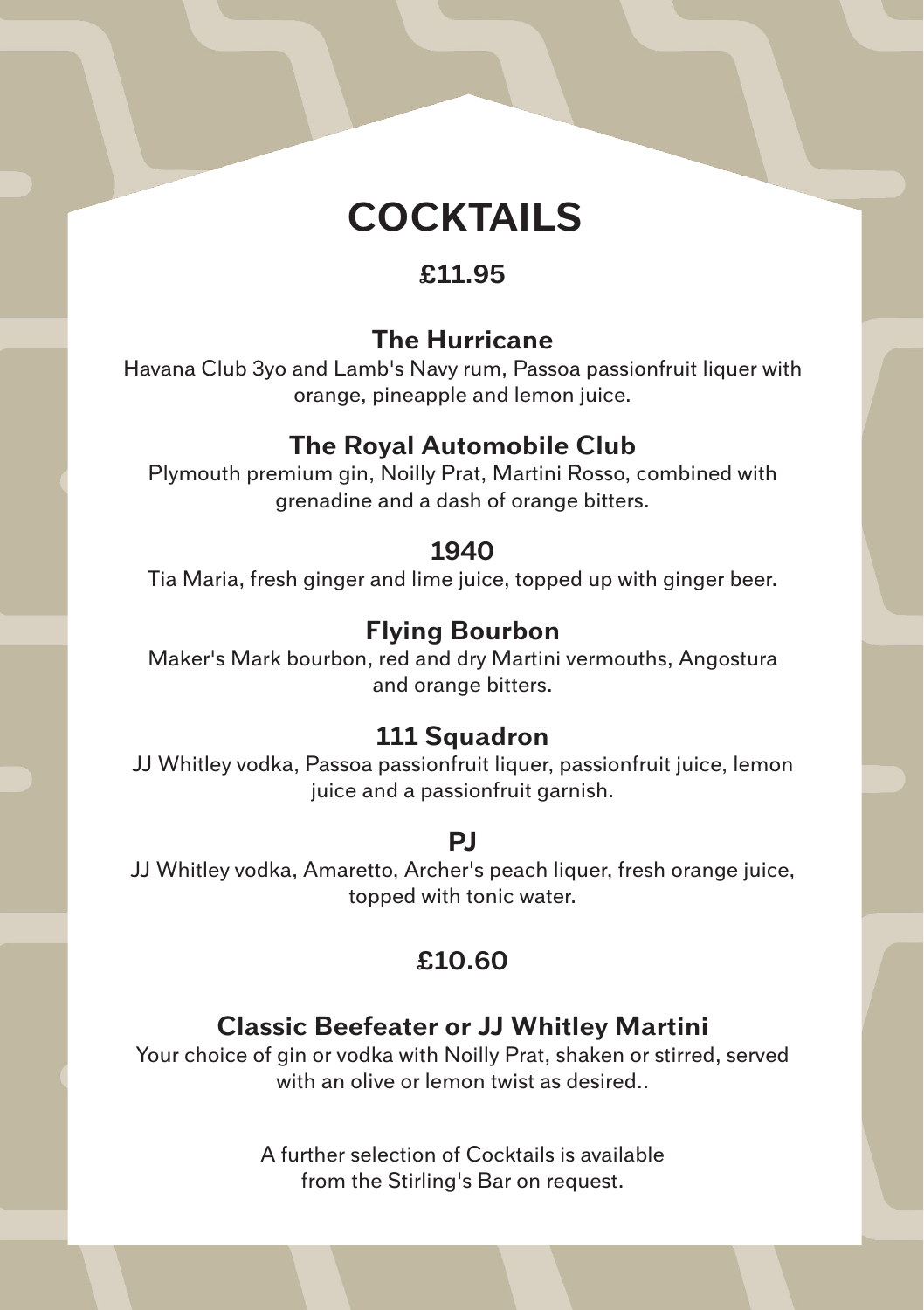# **FRUIT BELLINIS**

### **£8.50**

## **Classic Peach Bellini**

A beautfiul combination of peach purée and sparkling prosecco. The essence of satisfaction whether on the terrace or reaxing in the bar.

### **Strawberry Bellini**

Strawberry purée and sparkling prosecco. A deliciously fruity Bellini to enjoy pre or post dinner.

### **Raspberry Bellini**

With the addition of refreshing raspberry purée combined with sparkling prosecco to tantalise yout tastebuds.

# **NON-ALCOHOLIC COCKTAILS**

### **£5.95**

# **Woodcote Sunset (135 Kcal)**

Passionfruit juice, cranberry juice, orange juice, lemon juice and elderflower cordial.

# **Cinderella (126 Kcal)**

Pineapple juice, orange juice, lemon jucie and grenadine.

# **Shirley Temple (167 Kcal)**

Ginger ale over ice topped up with a splash of grenadine and finished with a maraschino cherry garnish.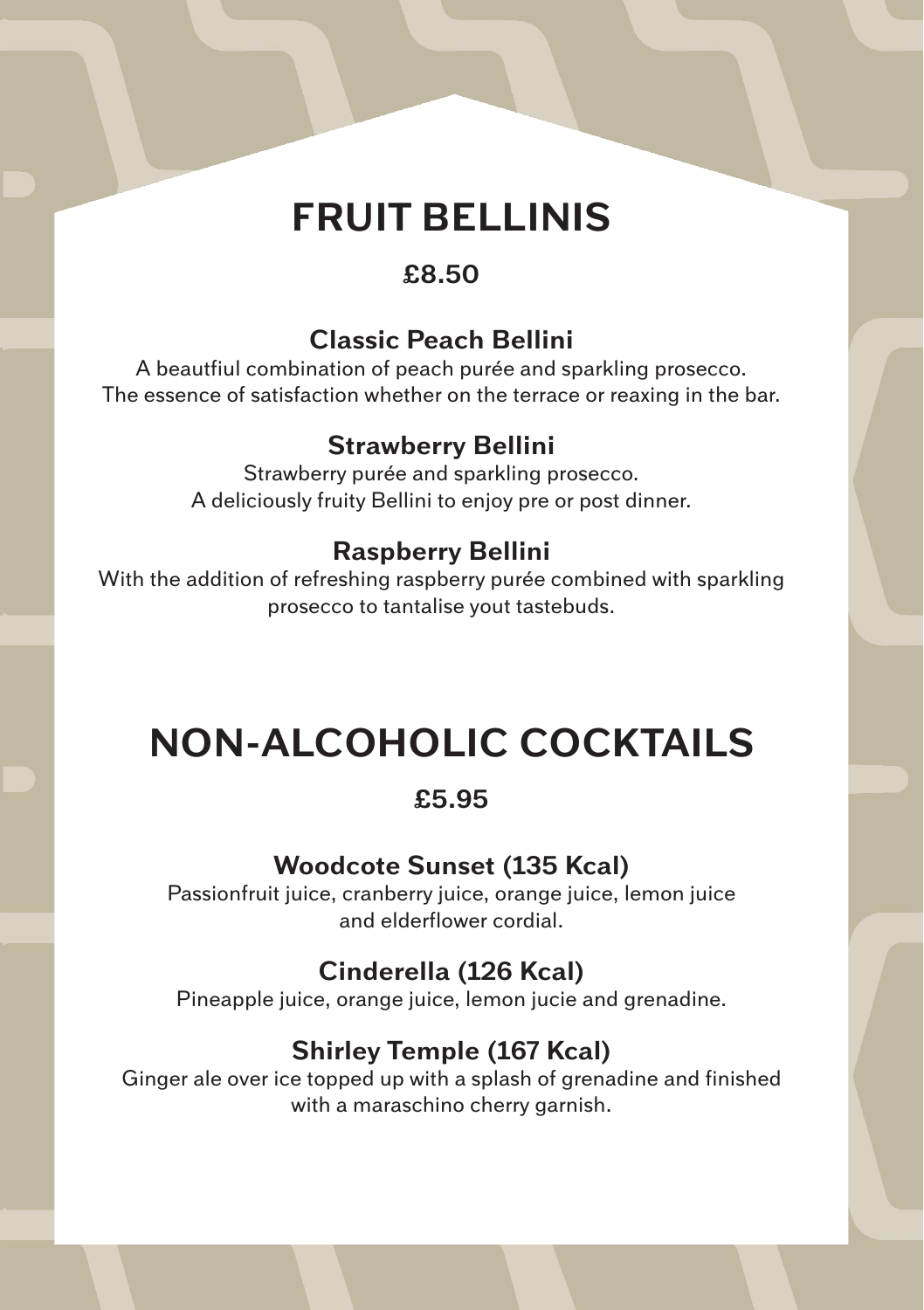# **CHAMPAGNE COCKTAILS**

### **£11.95**

### **Classic Champagne Cocktail**

Martell VS Cognac and Angostura bitters topped up with Forget-Brimont 1er Cru Champagne

### **Diamond Fizz**

Beefeater gin, lemon juice and sugar syrup, topped up with Forget-Brimont 1er Cru Champagne

#### **RAF Fizz**

Forget-Brimont 1er Cru rosé Champagne with white peach purée

#### **Amazing Passion**

Passoa passionfruit liquer and grapefruit juice, topped up with Forget-Brimont 1er Cru rosé Champagne

# **CHAMPAGNE**

|                                          | 125ml  | <b>Bottle</b> |
|------------------------------------------|--------|---------------|
| 5 Louis Roederer Collection 242, Brut NV | £10.00 | £59.00        |
| 9 Forget-Brimont 1er Cru, Brut NV        | £7.50  | £40.00        |
| 13 Forget-Brimont 1er Cru, Rosé Brut NV  | £8.45  | £49.00        |

# **SPARKLING WINE**

|                                    | 125ml | <b>Bottle</b> |
|------------------------------------|-------|---------------|
| 949 Prosecco Extra Dry, Prapian NV | £6.95 | £35.00        |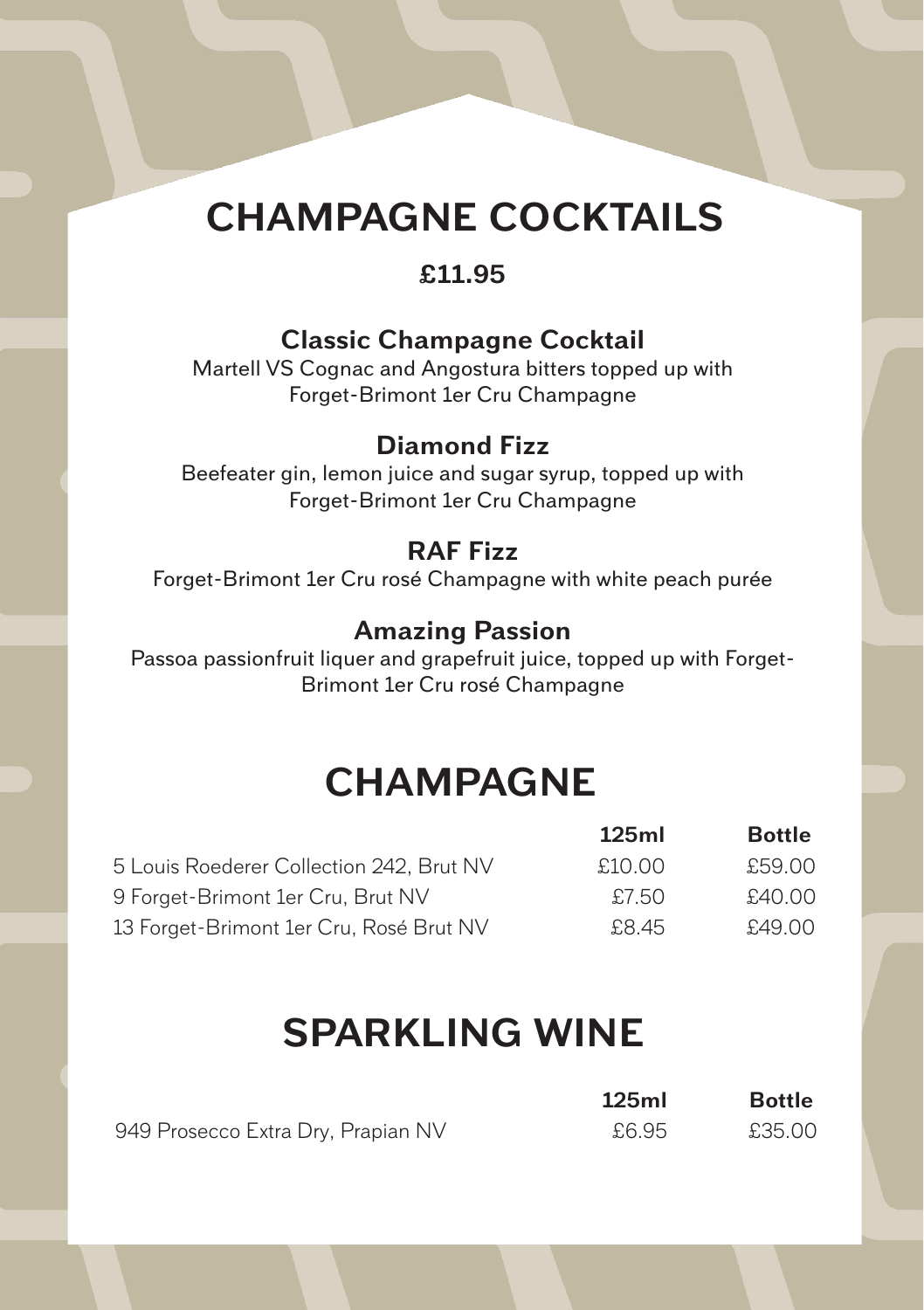| <b>HOMAGE TO GREAT GIN</b>                                                                                    |       |
|---------------------------------------------------------------------------------------------------------------|-------|
| Club London Dry Gin (40.0%)<br>Juniper and fresh citrus with notes of nettle, honey, bay and rhubarb.         | £5.25 |
| Beefeater (40.0%)<br>A true London dry gin produced in London since 1820 and still a full 40%.                | £4.20 |
| <b>Bombay Sapphire (40.0%)</b><br>Ten hand-selected botanicals from exotic locations around the world.        | £5.00 |
| Gin Mare (42.7%)<br>Mediterranean gin with rosemary, thyme, basil and lots of zest.                           | £6.85 |
| Gordon's (37.5%)<br>Triple distilled with a distinctive juniper flavour at 37.5%.                             | £4.50 |
| Hendrick's (41.4%)<br>Fresh cucumber with juniper, oak, a touch more citrus and vanilla.                      | £7.00 |
| Ophir Oriental Spiced (40.0%)<br>Cubeb berries, cardamom and Tellicherry black pepper and coriander.          | £6.10 |
| Plymouth Premium (41.2%)<br>The rich and smooth taste is the result of a balanced blend of seven botanicals.  | £4.35 |
| <b>Silent Pool (43.0%)</b><br>This local gin has a violet, lavender and lime leaf nose with honey and pepper. | £7.70 |
| <b>Sipsmith (41.6%)</b><br>Orange sherbet, rounded juniper warmth and fragrant grassy herbs.                  | £6.65 |
| Star of Bombay (47.5%)<br>A bolder expression, distilled slowly for a more intense flavour.                   | £7.00 |
| Tanqueray (43.1%)<br>Made from four botanicals, a timeless recipe remains unchanged since 1830.               | £5.00 |
| Tanqueray No.10 (47.3%)<br>Clean, spicy juniper, hints of Earl Grey tea and cardamom. Very citrus-rich.       | £7.00 |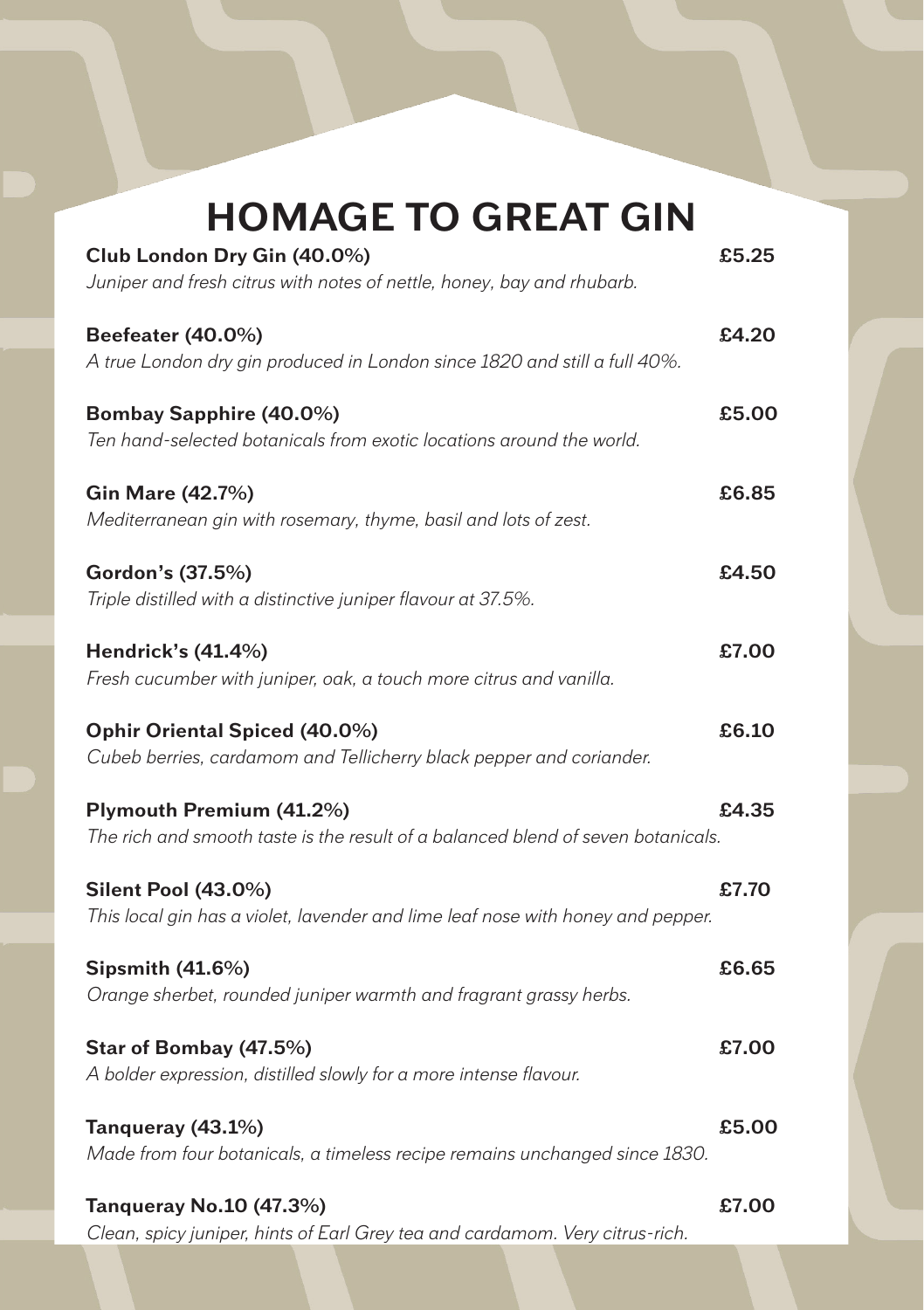# **FRESH FROM THE BAKERY**

**Golden Raisin Scones (CA) £4.75** *Lemon and lime curd (612 Kcal)*

| <b>Toasted Crumpets</b> |       |
|-------------------------|-------|
| with Preserves (CA)     | £2.00 |
| (248 Kcal)              |       |

**Toasted Teacake (CA) £3.75** *(264 Kcal)*

#### **Fresh Cream Pastries (CA) £5.50** *(Please ask your server for the selection) (407 Kcal)*

#### **Afternoon Tea Cake Selection (CA) £4.00**

*(Please ask your server for the selection) (407 Kcal)*

#### **Dairy Ice Cream (CA) £4.75**

*(3 scoops) (409 Kcal)*

# **GOURMET SANDWICHES**

**Peking Duck Wrap (CA) £10.00**

*Cucumber, spring onion and crisp iceberg lettuce (610 Kcal)*

#### **Smoked Salmon £10.50 Bagel (CA)**

*Iceberg lettuce, dill, gherkins and caper mayonnaise (722 Kcal)*

#### **Steak Bagette (CA) £15.00**

*Grilled Scotch steak, red onion marmalade, wild rocket and grain mustard, served in a white baguette (748 Kcal)*

# **SALADS**

#### **Cold Poached Scottish Salmon (CA) £14.00**

*Somerset potato and pickled cucumber salad, summer leave, tomato and herb vinaigrette (630 Kcal)*

#### **Caesar Salad (CA) £10.00**

*Cos lettuce, anchovies, parmesan, croutons and Caesar dressing (478 Kcal)* **Add chicken** *(611 Kcal)* **£3.00**

#### **Roasted Free Range Chicken (CA) £14.00**

*Kale, avocado, toasted hazelnut, raddish and blue cheese salad with chilli dressing (555 Kcal)*